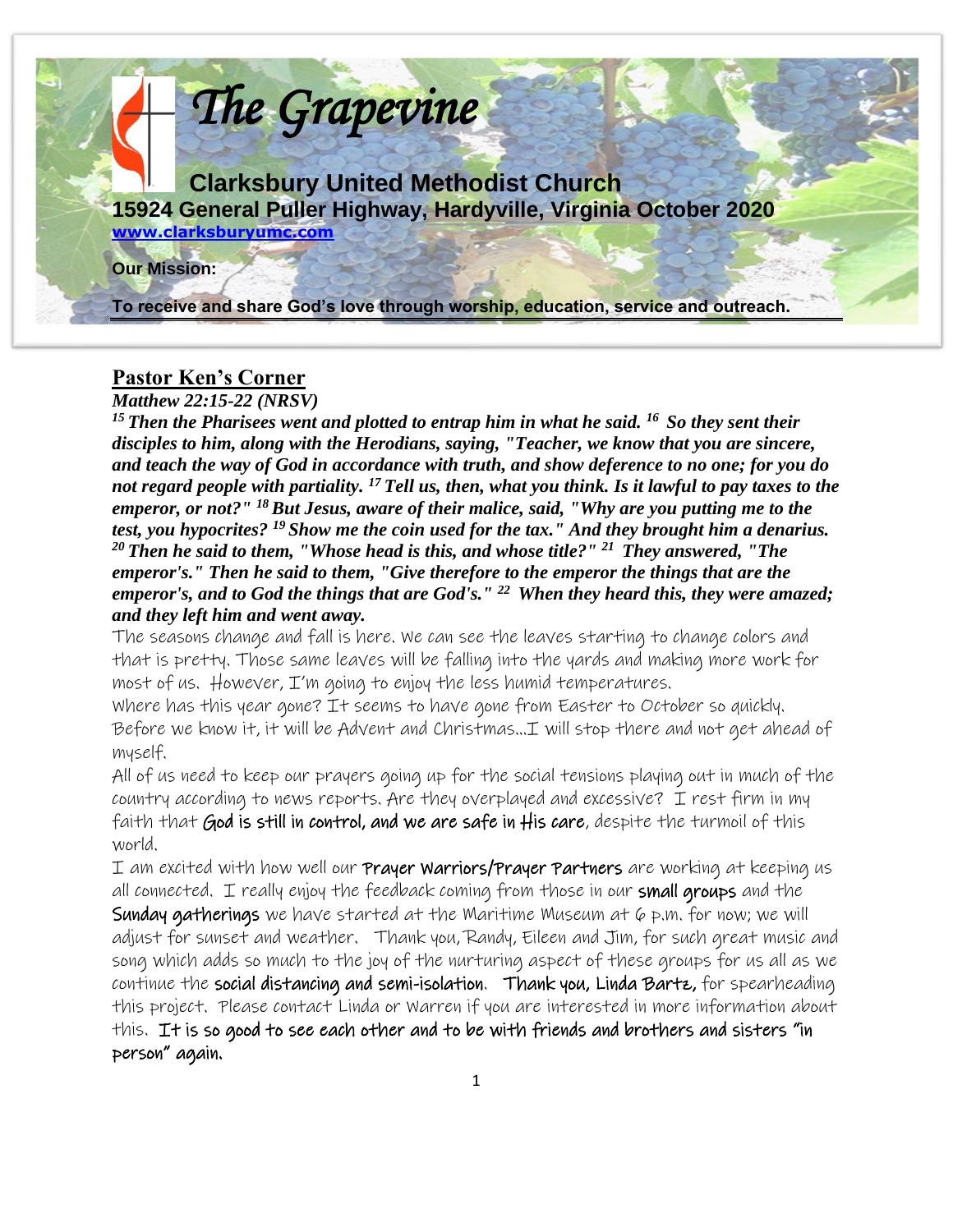Thank you to all those who have been doing drive-bys and quick porch and patio visits. All the phone calls and cards sent keep us connected even when we can't be together in Church. We can be very inventive in finding new ways to stay connected when we put our minds together.

Speaking of Church, our online services, both Facebook and YouTube, are continuing to garner over 400 views each week. Becky is the one who gets credit for the quality and varied participation in these worship services. If you would like to help in some way, contact Becky. Thank you, Lucy, for the lovely flowers. Thank you, members of the congregation, who participate as soloists, singers and readers in the production of these weekly services. All of you have contributed so much to each service, even you at home when you give us such uplifting feedback. We are a Church, in the truest sense of the word...together, through the power of our Lord Jesus, through the grace of God and the presence of the Holy Spirit.

I pray that we continue to get some comfort and joy from these online services. Until the time we can be together in person, we will continue to hold each other close through the common connection we have amid our bonds of worship, service and prayer.

#### God works wonders where we see challenges. Keep the conversations flowing.

I am also very proud, beyond words, with how faithful and loyal you all have been in supporting the church with prayers and tithes, in spite of our inability to be able to support with our presence.

The Cryer Center Mobile Food Pantry will be at Clarksbury on Saturday, October 3. Our church has the lead again. The Food Pantry and the Soup Ministry have modified the way these ministries are conducted to be in compliance with the CDC and Virginia COVID-19 requirements. Warren and Kathy Wright will supply additional directions to the participants. For the rest of you…we always need prayers; so even if you can't be here to work the Food Pantry, pray for us and the people we serve.

Our Healthy Church Team (HCT) (Pastor Ken Cleveland; Warren Wright, Lay Leader; Suzanne Ramsburg, Financial Secretary; David Dobson, Worship Committee Chair; Eileen Crittenden, Medical; Cheryl Teagle, Nominations and Leadership; Jerry Dant, Nurture Chair; Lee White, Trustees; Becky Wilhite, Trustees, Worship; Betty Tate, SPPRC Chair) has met three times to look at the COVID protocols for resuming in-person services. We will continue to meet as there are changes in guidance or other changes.

Based on inputs from other churches and the composition of our congregation and the restrictions in the protocols which are MANDATORY for each Phase/Stage per Bishop Lewis's direction, Clarksbury's HCT has determined that we still see our best avenue is to continue on-line services until we are moved into Phase/Stage 3, which is the closest to normal worship. If you have questions or would like any more information on our move to resume in-person services, contact me or any of the other HCT members.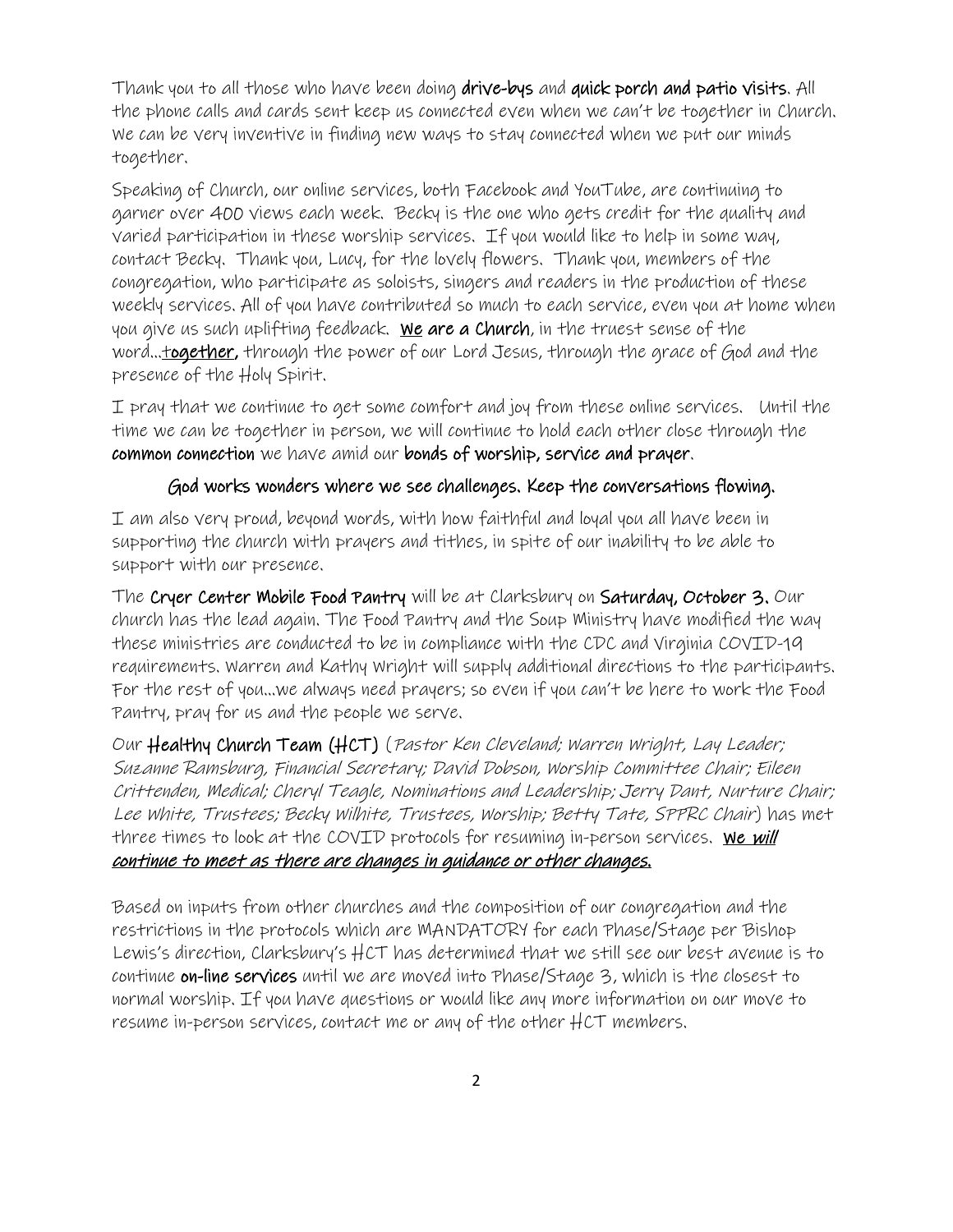These directions and requirements are spelled out in [http://doc.vaumc.org/News2020/TAM.docx](about:blank) and a new poster developed for Health Acknowledgment provided here

[http://doc.vaumc.org/News2020/HealthAcknowledgementPoster.pdf](about:blank)

If you have entered the church lately you will have seen the new Health Acknowledgment forms for single person entries, the Health Acknowledgment poster, and the excel sign-up sheet for group gatherings and meetings.

Fill them out as appropriate and put them in the box on the counter.

We need to continue to wipe down all surfaces with which we come in contact using the wipes and disinfectant spray bottles and towels provided on the table as you enter. Clean when you come in and as you leave.

#### $^{\rm 15}$  Then the Pharisees went and plotted to entrap him in what he said.  $^{\rm 16}$  So they sent their disciples to him, along with the Herodians, saying, "Teacher, we know that you are sincere, and teach the way of God in accordance with truth, and show deference to no one; for you do not regard people with partiality. <sup>17</sup> Tell us, then, what you think. Is it lawful to pay taxes to the emperor, or not?"

Matthew describes a very perilous environment for Christ in which to conduct His ministries. Jesus is always being monitored for the smallest issue or statement that might be used against him by the Church elders and leaders. They even actively tried to trap Him into making statements that would have Him challenge Roman authority in order to give cause to the Romans to arrest Him for sedition or rebellion. Notice how the question was worded to flatter Jesus and at the same time try to have Him make a seditious comment against the Romans or their Laws.

#### $18$  But Jesus, aware of their malice, said, "Why are you putting me to the test, you hypocrites? <sup>19</sup> Show me the coin used for the tax." And they brought him a denarius. <sup>20</sup> Then he said to them, "Whose head is this, and whose title?" 21 They answered, "The emperor's." Then he said to them, "Give therefore to the emperor the things that are the emperor's, and to God the things that are God's." <sup>22</sup> when they heard this, they were amazed; and they left him and went away.

Jesus knows why they have asked this question. He knows their intent, as Jesus knows each of our innermost thoughts and any "hidden agenda" that we may have. He knows our hearts and our intent, even better than we do. Jesus responds with wisdom that can't be twisted and used against Him.

#### "Give therefore to the emperor the things that are the emperor's, and to God the things that are God's."

This comment is known to most of us. It provides a delineation for all of us for our secular allegiance and obedience and our ultimate spiritual obedience to the WORD of GOD.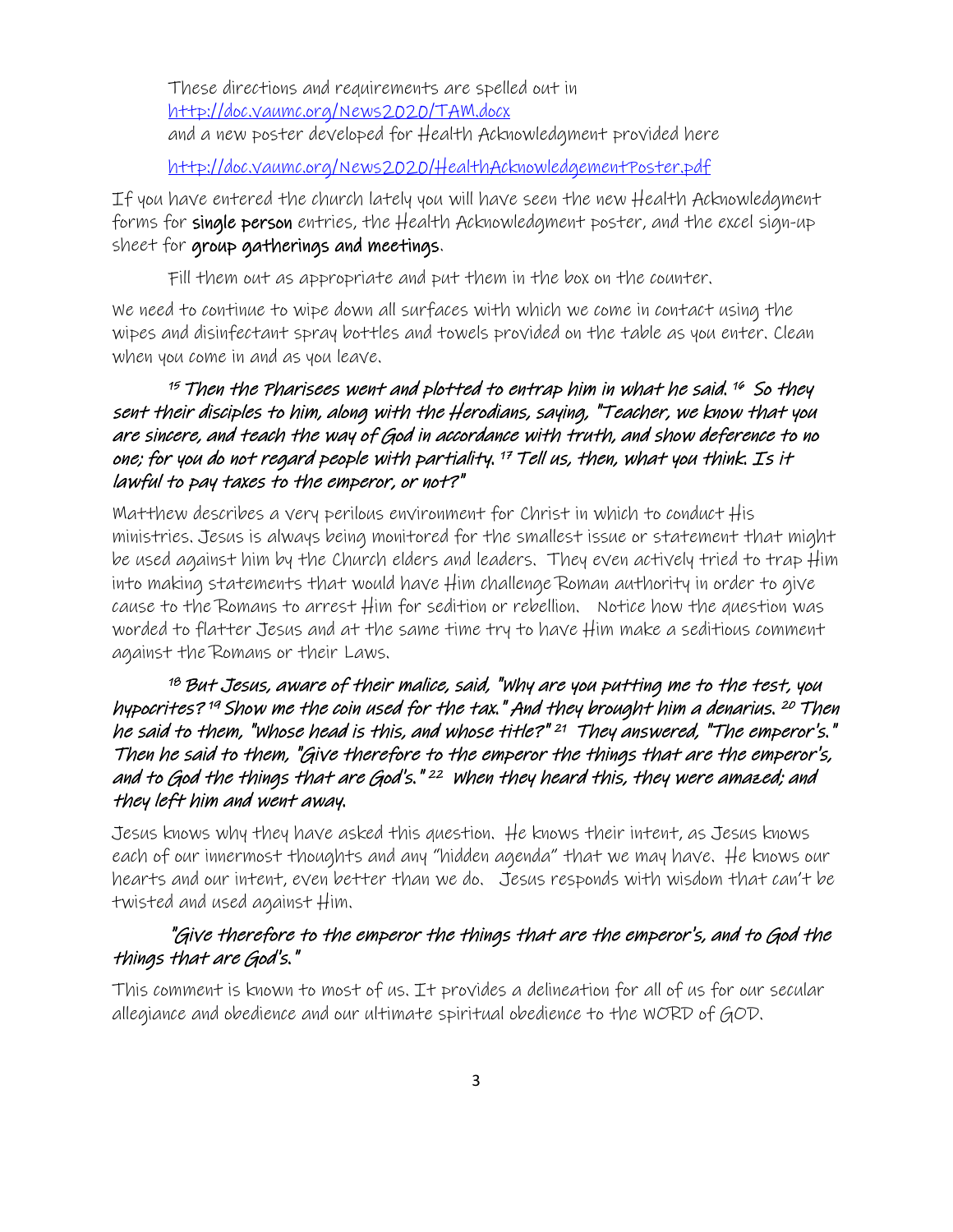We are in the world but not of the world; we follow traffic laws, tax laws, and many other secular laws. Yet, our ultimate spiritual obedience is owed to Jesus. He is the Way, He is the Truth, and He is the Life. We give to the world that which is the world's, and give to God the things that are His. This simple, irrefutable logic leaves those who have sought to trap Him with no recourse but to leave, amazed at His response.

Who is the one YOU count on for strength and reassurance in times of turmoil and fear? Who do you owe your praise and worship to? God the Father, Jesus the Son, and the Holy Spirit are who we can depend upon even in these perilous times. Jesus is here with us always…to the end of the age!

How dangerous and perilous are our times? In the country? In the county? From COVID-19? From the social unrest? Even in times such as these we can count on Jesus to be a calming and PRESENT presence in our lives and in the WORLD around us.

Help me keep the Prayer Warrior/Partners e-mails updated as information and changes become available. Let us continue in faith and hope to be children of God infused with the Holy Spirit throughout all the travails and trials of life in this world.

 Let us resolve to not let COVID-19 define who we are…let us be defined by the words, the example and the glory of our **Lord and Savior Jesus the Christ!** I take great joy in how each of you, as a congregation, has reacted to this ever changing situation. The very uncertainty of when anything will happen based on the data acquired by the Virginia Department of Health and the CDC is the moving target of COVID-19 status and response.

Please continue and, if possible, redouble your efforts to keep in contact with people by calling and caring for members of our congregation more closely than you might have otherwise done in NORMAL circumstances. Continue with those cards, letters, and calls which are so important in maintaining our connection as a family and as children of God. Call, text or email Warren or me and we will get anyone with that need connected with people who have offered this service.

May his GRACE, MERCY and LOVE be with you every day, and may every day your awareness of HIS presence through HIS unbreakable gifts to YOU grow.

> **Peace & Grace, Pastor Ken**

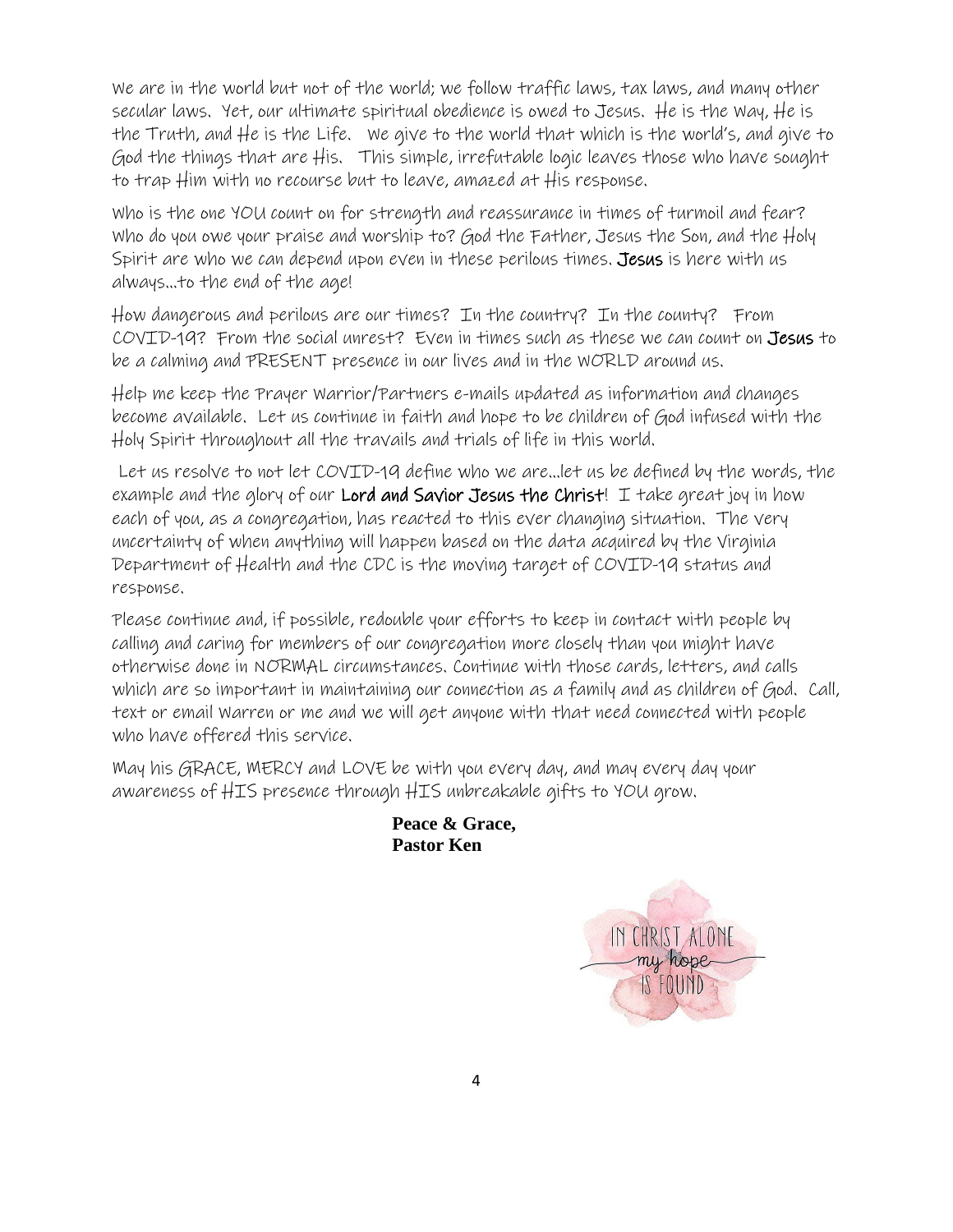### A Message from Your Lay Leader How Can I put Jesus  $1^{st}$  in my life? Warren Wright



In the Gospel reading from Matthew 6:33, we hear these words, "Seek first the Kingdom of God and His righteousness, and all these things shall be added to you." Jesus tells us to seek first, not second, not third, not fourth, but first the Kingdom of God. We tend to use the word first just as another number in a sequence, but there is a priority in this number in Jesus' command. He's telling us to make this a top priority. So how do we do this? We call ourselves Christians, DO WE NOT? So how does a Christian grow in grace and in devotion, love, appreciation, and obedience to the things of God? We are so different, each one of us, we are people of different desires and within those desires we have many conflicts. All of us, as Christians, would like to be able to just push a button and say "from now on I'm going to make God first in my life." Well that'll work until something else occupies our desires, and then we don't want God first in our lives, but the desires that preoccupy us. Think about this, if we had God first in our lives consistently, we'd never sin, would we? So, how in the world do we become more consistent in elevating God to his proper place in our lives? Or straight to the point, how do we become more obedient to God? Plain and simple, we must recognize our weaknesses and the fact that we as human beings are inclined to sin. In 1st Thessalonians, Paul was giving his pep talk to the people of Thessalonica. He said, "we also thank God constantly for this: when you accepted God's word that you heard from us, you welcomed it for what it truly is. Instead of accepting it as a human message, you accepted it as God's message, and it continues to work in you who are believers. Brothers and Sisters, you became imitators of the churches of God in Judea, which are in Christ Jesus." Paul realized through his own trials and tribulations that putting Christ first in your life is sometimes difficult and often times not constant. Paul later encourages the Thessalonians to keep living the way you already are and even do better in how you live and please Godjust as you have learned from us. You see Paul was encouraging constant Spiritual development. So how do we as 21<sup>st</sup> century Christians grow and put Jesus first in our lives? As the old Smith-Barney ad used to say "Do it the old fashion way." Get yourself involved in Prayer Groups, Bible Studies, and Mission Work; use your Pastor to answer your questions. By becoming involved, you will learn what pleases God, and as Paul says, it means learning how to imitate Him in our different ways. If you're uncomfortable with groups, set aside your own personal Prayer time. The Scriptures tell us to meditate on the word of God day and night. I can't tell you how much time that should be and neither can anyone else.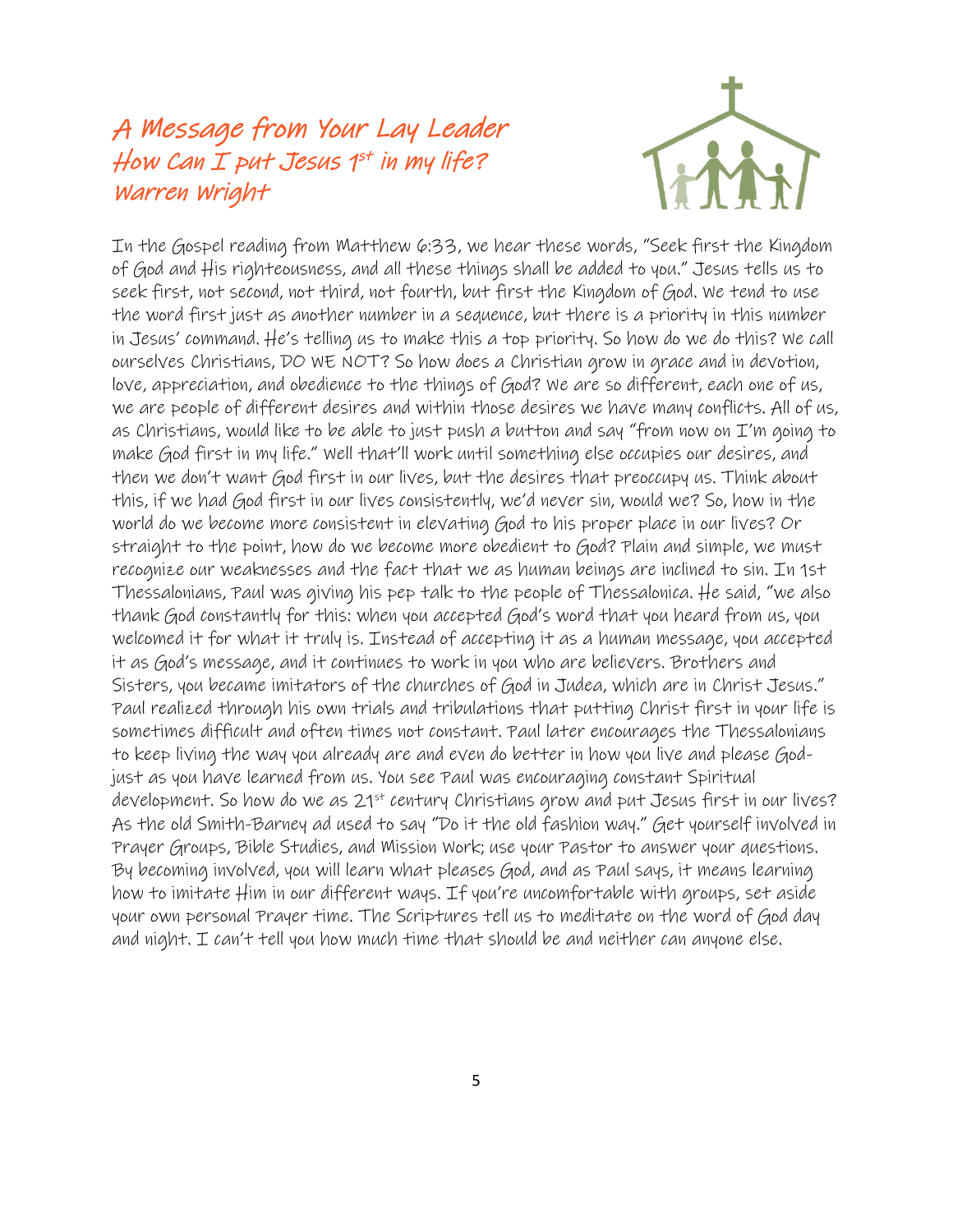That's between you and God. If prayer was something that Jesus saw as necessary for himself, how much more necessary must it be for you and  $I$ ? In  $2^{nd}$  Thessalonians, Paul tells us how important prayer is. Finally, Brothers and Sisters, pray for us so that the Lord's message will spread quickly and be honored just like it happened with you. Pray too that we will be rescued from inappropriate and evil people since everyone that we meet won't respond with faith. But the Lord is faithful and will give you strength and protect you from the evil one. Isn't that enough promise for you to put Jesus first in your life? As you go through the coming week, say to yourself, "I'm going to do everything possible to put Jesus first in my life, nothing else will be more important!" AMEN

Psalm 23: "The Lord is my shepherd"

# United Methodist Men News Warren Wright-UMM President



The UMM will meet on Monday October 26th at 7 PM.

Remember that there are no membership or dues requirements to be a part of the United Methodist Men of Clarksbury, just a willingness to serve Jesus Christ within your church and community.

Mission-To Help Men Grow In Christ, So Others May Know Christ.

# Soup Ministry Kathy Wright; Lucy Blevins, Val Bradley, and Diane Faulkner



After a summer break, requested by recipients, the soup ministry will begin back on the THIRD MONDAY of September (Sept. 21). The recipients will not receive soup the first Monday, as in the past, because we deliver to them the groceries from the Cryer Center Mobile Food Pantry the first Saturday of each month. This change has been made for the health and safety of our recipients as well as for the person who makes the delivery. If you know of someone who might benefit from the ministry, please contact me, Kathy Wright, kdwright@va.metrocast.net , or my cell, 757-373-9166, or one of the committee members listed above. God Bless.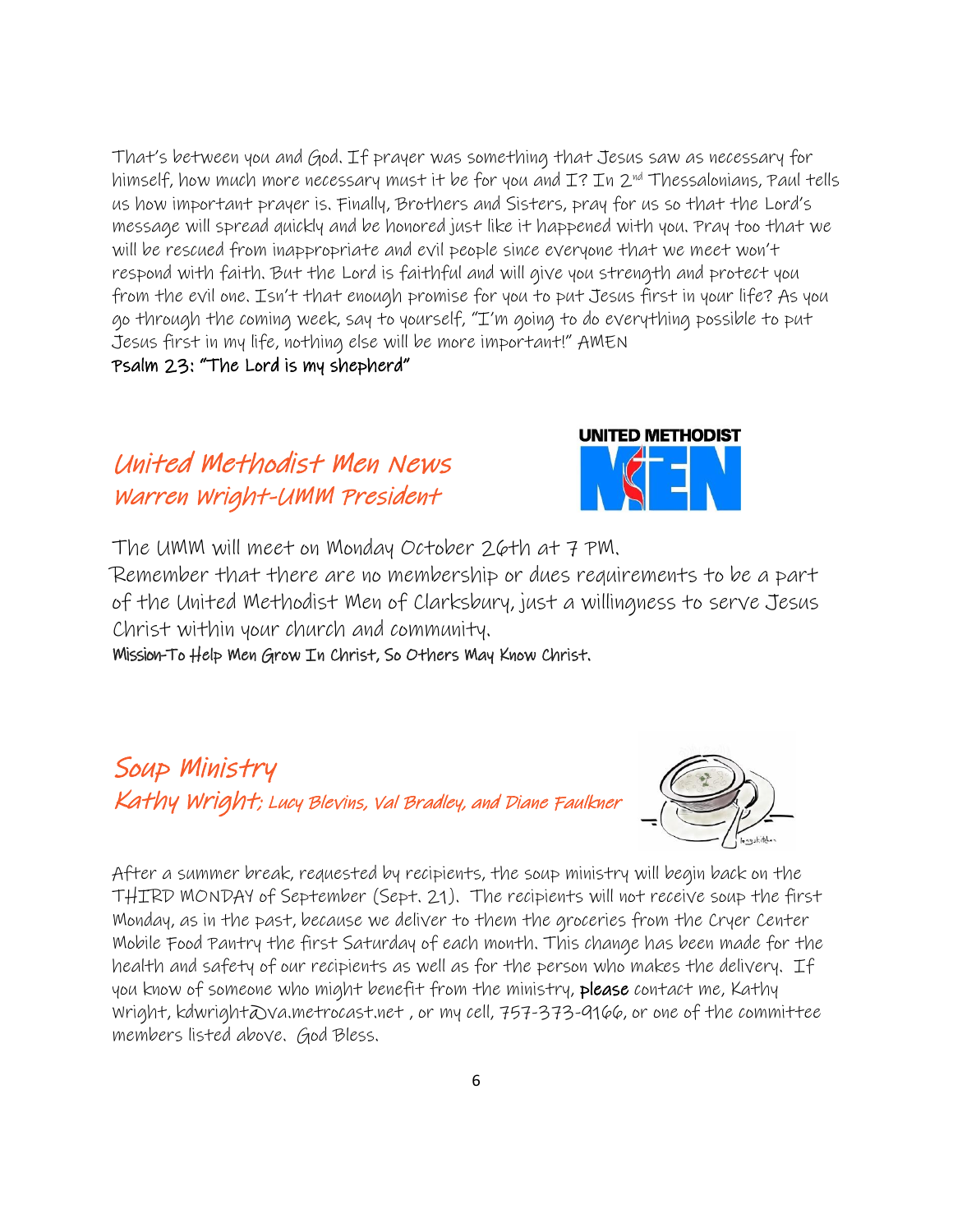Warming Tree and Coat Rack Ministry Kathy Wright; Lucy Blevins, Val Bradley, and Diane Faulkner



The warming tree and coat rack ministry will start at the beginning of the Advent season and go through the beginning of March. So, start making, or collecting, those warming items for our warming tree. The coats are to be NEW or SLIGHTLY USED WINTER COATS ONLY. If you have any questions, please contact Kathy Wright, chairperson, [kdwright@va.metrocast.net,](mailto:kdwright@va.metrocast.net) or my cell, 757-373-9166. God Bless.

# When you harbor bitterness, happiness will dock elsewhere.

| <b>Annual Budget for 2020 Operating Funds:</b>                | \$118,339.00 |
|---------------------------------------------------------------|--------------|
| <b>Total Received</b> for Operating Funds as of September 27: | 83,812.97    |

**Total Income Needed to Meet Budget by end of September: 88,754.25**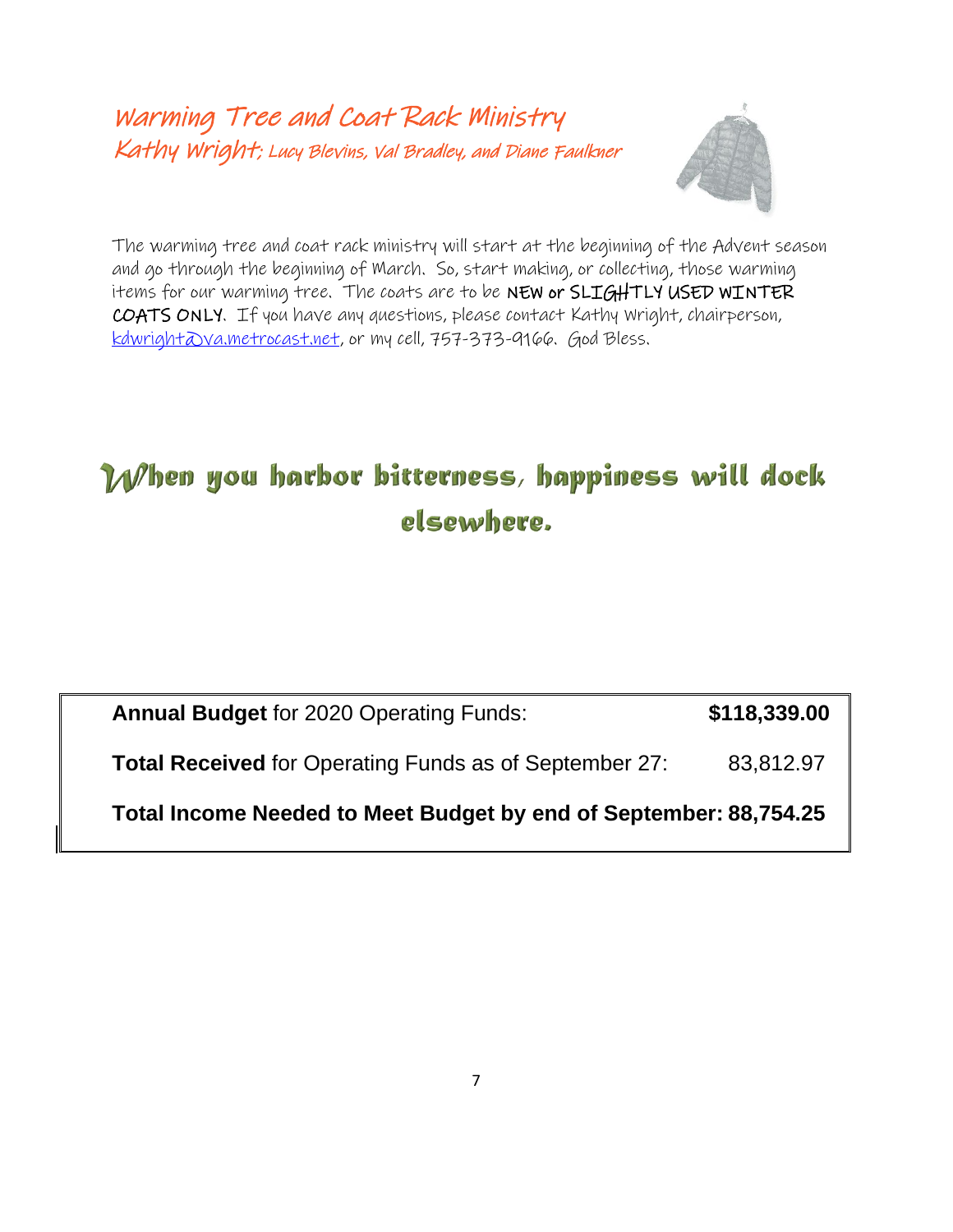### NURTURE & Outreach Jerry Dant

#### NURTURE



Well, we are going into another month without being able to visit or meet together as a church family. Fall is officially here and we will be inside looking out of the window soon and calling ahead and letting a friend know you are driving by and blowing the horn will be a welcomed sight. Cards, notes and phone calls will be appreciated by all until we can visit or meet together. Pastor Ken and Terry have done a lot of drive-by visits and they were enjoyed by all. Let's keep the cards, notes, calls and drive-by visits going until we can meet again.

#### OUTREACH

Let's not forget those in the community, who could use a little extra help. Please call around and maybe someone might need a small favor and you may be able to lend a helping hand. Let's not forget we have some college students who might like to hear from their church family.



8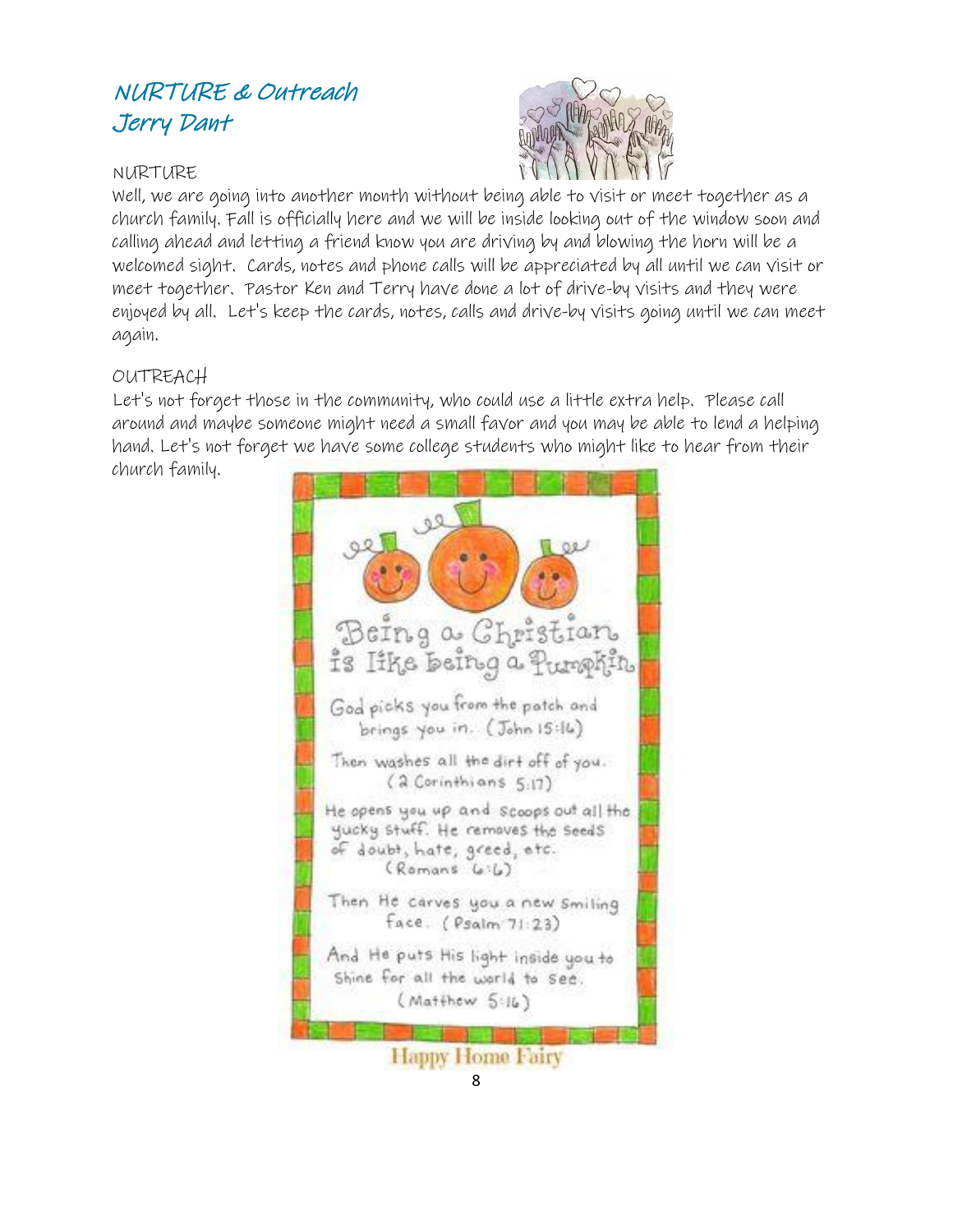#### Mail a letter or card of happiness to our home bound members!

If your last name starts with the letter listed below, please send a card or note to the shut-ins listed.

Why not make a home bound member smile by sending them a card often as well as on their birthday.

If we all participate, our home bound members will get a card frequently from church members, and will have more great memories of Clarksbury.



| $A-C$                                                                                                                          |                                                                |                                                                      |
|--------------------------------------------------------------------------------------------------------------------------------|----------------------------------------------------------------|----------------------------------------------------------------------|
| Roegean Speight 09/10<br>James River Convalescent Ctr<br><b>Aberthaw AVE</b><br><b>Room 118</b><br>Newport News, VA 23601-4199 |                                                                | Jane Crittenden 8/22<br>P.O. 30<br>Hardyville, VA 23070              |
| $D-G$                                                                                                                          |                                                                |                                                                      |
|                                                                                                                                | Reggie Jackson 7/12<br>672 Gloucester Road<br>Saluda, VA 23149 |                                                                      |
| $H-L$                                                                                                                          |                                                                |                                                                      |
|                                                                                                                                | Myrtle Clark 10/2<br>P.O. Box 302<br>Deltaville, VA 23043      | Pastor Jim Salmon 5/24<br>26306 Mattaponi Trail<br>Milford, VA 22524 |
| $M-Z$                                                                                                                          |                                                                |                                                                      |
|                                                                                                                                |                                                                |                                                                      |

# College Student Addresses

| Sierra Funk<br>226 Norris A2 | <b>Sydney Funk</b><br>c/o James Madison University |  |
|------------------------------|----------------------------------------------------|--|
| Charlottesville, VA 22904    | <b>JMU Box 6404</b><br>Harrisonburg, VA 22807      |  |
|                              |                                                    |  |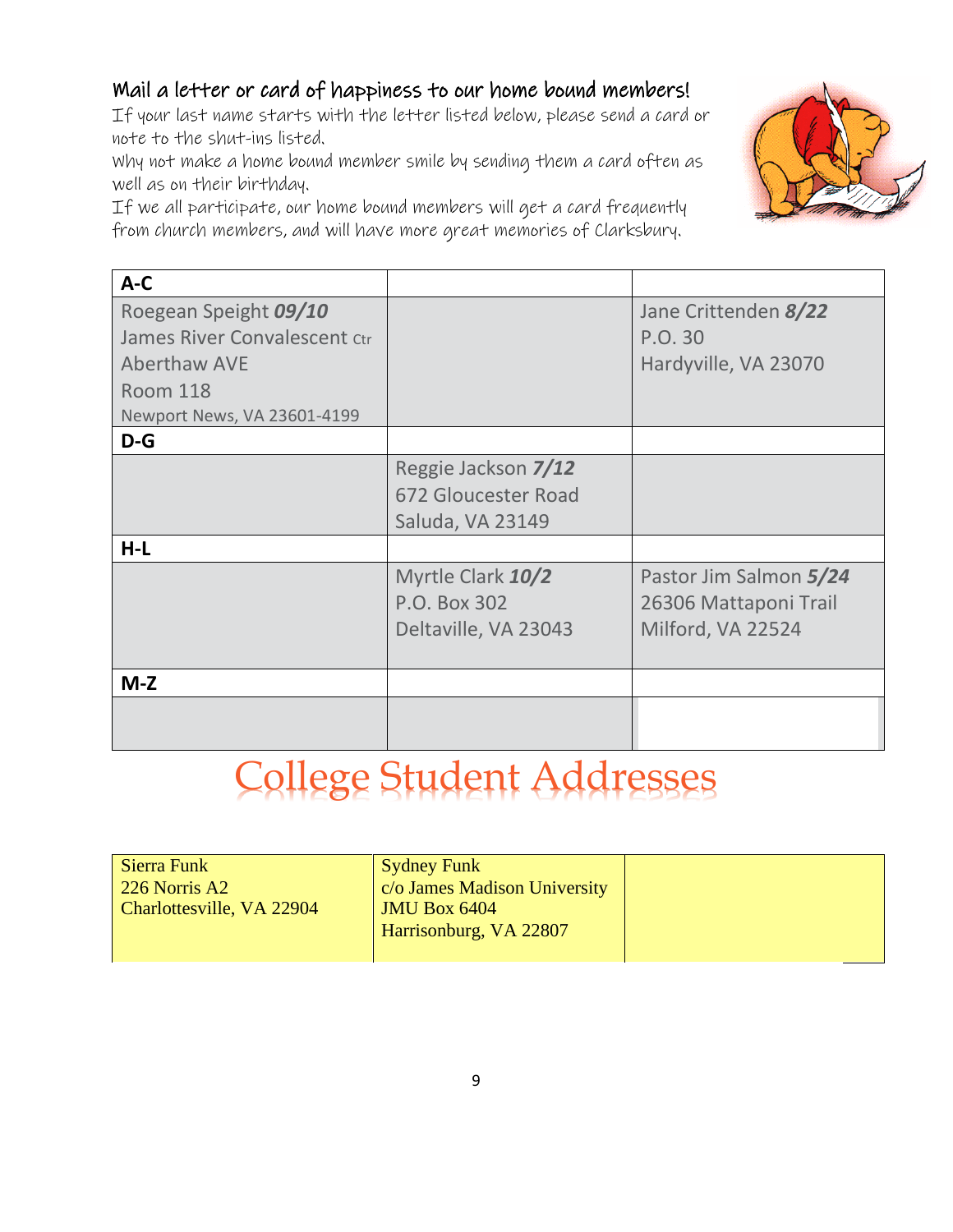# OCTOBER POP

# What Is the Power of Prayer?

"True prayer is neither a mere mental exercise nor a vocal performance. It is far deeper than that — it is a spiritual transaction with the Creator of Heaven and Earth." (Charles Spurgeon)

What is the power of prayer? How can prayer bring a person back to life? How can it heal the sick? How does prayer comfort those who are anxious or sinking into the depths of depression? Why do **[Christians](https://www.christianity.com/)** pray for their future spouses or pray prayers of protection over their children as they send them off to school? How can prayer impact those who don't know Jesus or help in a time of crisis like a pandemic?

The answer is found in one pivotal scripture. In **Matthew 18:18-20**, Jesus tells us about the power of prayer when he said,

"Truly, I say to you, whatever you bind on earth shall be bound in heaven, and whatever you loose on earth shall be loosed in heaven. Again I say to you, if two of you agree on earth about anything they ask, it will be done for them by my Father in heaven. For where two or three are gathered in my name, there am I among them."

There are dozens of real-life accounts in the [Bible](https://www.christianity.com/bible/bible.php) where Jesus and other disciples battled in prayer. God shut heavens and prevented rain from falling for three years at Elijah's request. He parted the red sea for Moses to lead His people through. He cast out demons; Jesus healed the sick and gave sight to the blind, and, on more than one occasion, raised people from the dead, like Lazarus.

Do we realize the power we have available to us when we take our authority in prayer? If we did, we would be praying in Jesus' name more. There would be no such thing as doubt, fear, or anxiety because we would be on our faces before God, storming the heavenly realms in battle with the darkness and evil forces in our world.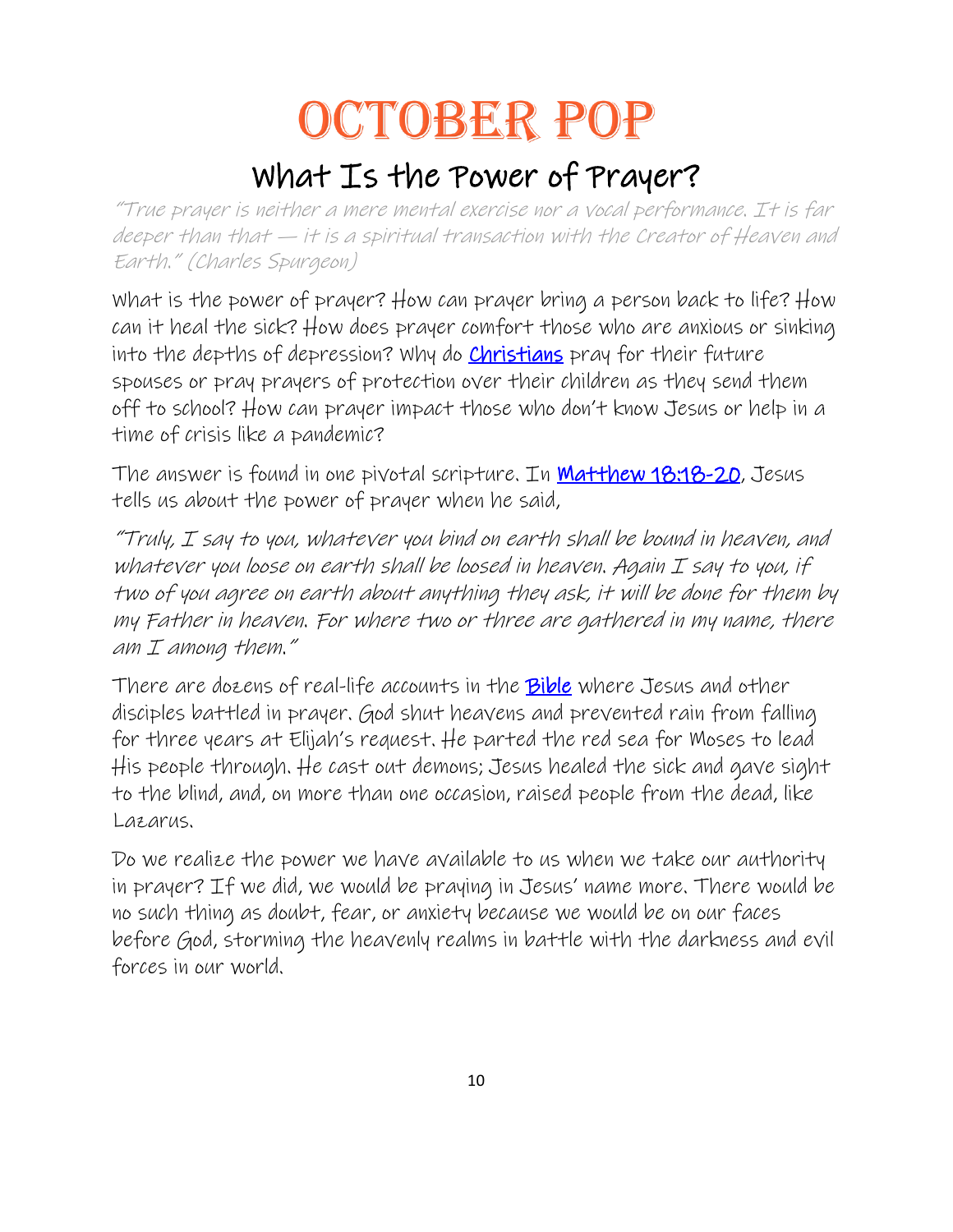# Talking to God

So, what exactly is the power of prayer? The power of prayer isn't in the words you utter. It's not about what you pray or even how you pray. Prayer can be defined as talking to God, but it is much more than that. Prayer is an act of worship that glorifies God and reinforces our need for Him. Through [living a life of prayer,](https://www.christianity.com/wiki/prayer/how-does-prayer-change-us.html) we communicate with the very source of and purpose for our existence.

It is our fiercest weapon against the enemy and all things in this fallen world. Priscilla Shirer is the author of the Fervent: A Woman's Battle Plan to Serious, Specific, and Strategic Prayer says, "Prayer is the portal that brings the power of heaven down to earth. It is kryptonite to the enemy and to all his ploys against you."

Another well-known author, Mark Patterson says, "Prayers are prophecies. They are the best predictors of your spiritual future. Who you become is determined by how you pray. Ultimately, the transcript of your prayers becomes the script of your life."

In other words, who you become, the circumstances in your life and the core of your character are all determined by what you talk to God about. According to the Bible, the power of prayer is, quite simply, the power of God, who hears and answers prayer. Consider the following:

# God Is All-Powerful

The Lord God Almighty can do all things; there is nothing impossible for Him [\(Luke 1:37\)](http://www.christianity.com/bible/bible.php?ver=niv&q=luke+1:37). The character and heart of God is the very fabric of the gospel. When we close our eyes, get on our knees, the spirit of God whispers, " $I$  am the Lord, the God of all mankind. Is anything too hard for me?" It's as if to say to our hearts, no need is too great or small.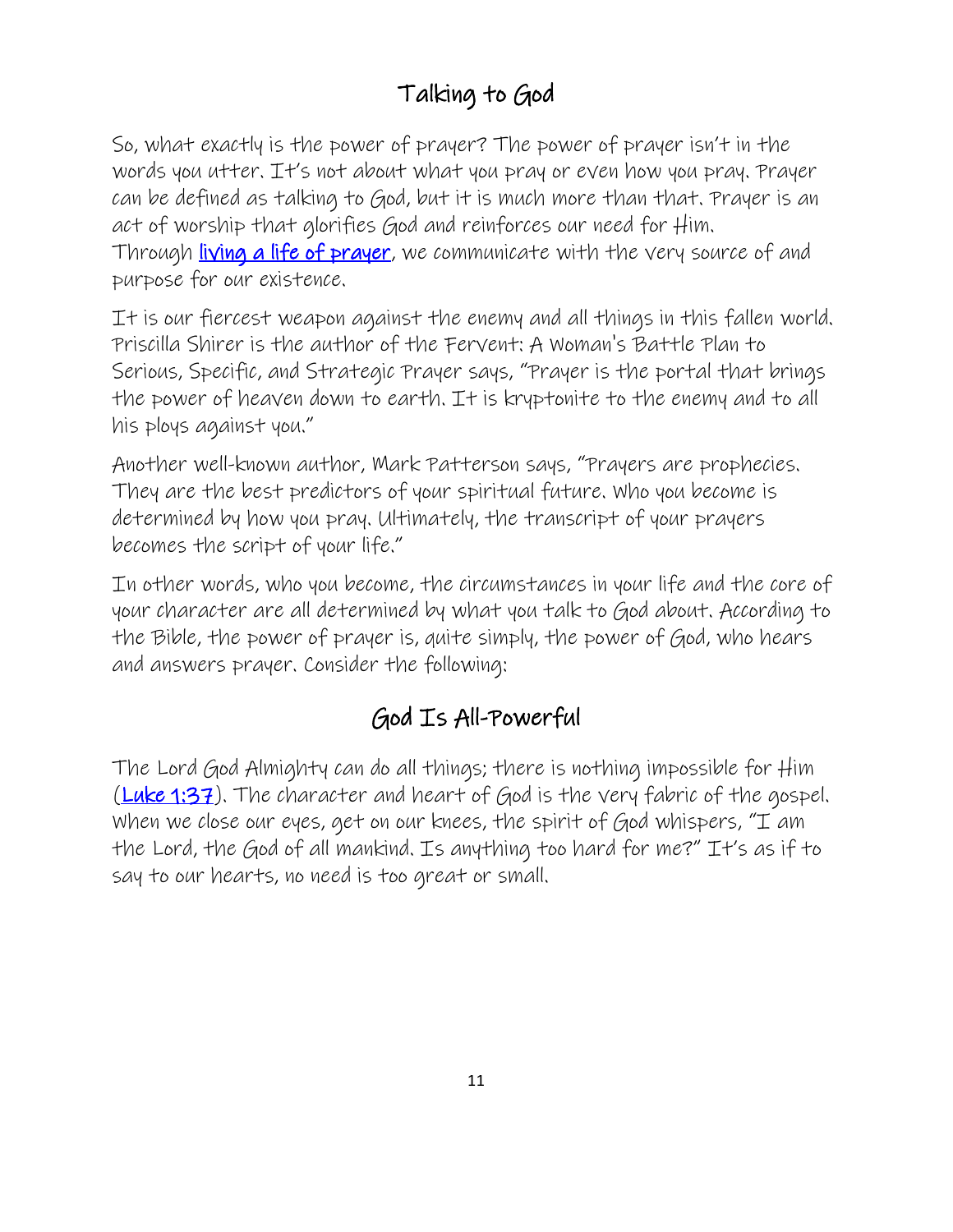# God Asks Us to Pray

He invites, encourages, and wants us to talk to him. We are to come to him in faith, [\(James 1:5\)](http://www.christianity.com/bible/bible.php?ver=niv&q=james+1:5), with persistence [\(Luke 18:1\)](http://www.christianity.com/bible/bible.php?ver=niv&q=luke+18:1), with thanksgiving [\(Philippians 4:6\)](http://www.christianity.com/bible/bible.php?ver=niv&q=philippians+4:6), within his will [\(Matthew 6:10\)](http://www.christianity.com/bible/bible.php?ver=niv&q=matthew+6:10), and from a heart that is right with God [\(James 5:16\)](http://www.christianity.com/bible/bible.php?ver=niv&q=james+5:16).

In fact, in [Luke 18:1](http://www.christianity.com/bible/bible.php?ver=niv&q=luke+18:1) we read, "And he [Jesus] told them a parable to the effect that they ought always to pray and not lose heart."  $Hebrews$  4:14-[16](http://www.christianity.com/bible/bible.php?ver=niv&q=hebrews+4%3a14-16) talks about Jesus as our High Priest and says He can sympathize with us.

[Hebrews 4:16](http://www.christianity.com/bible/bible.php?ver=niv&q=hebrews+4:16) says, "Let us then with confidence draw near to the throne of grace, that we may receive mercy and find grace to help in time of need." We have been given access to the very throne of God through prayer.

# He Answers Our Prayers

The Lord God Almighty answers prayer. "I call on you, O God, for you will answer me" ( $\frac{P}{P}$ salm  $17:6$ ). "The righteous cry out, and the LORD hears them; he delivers them from all their troubles" ([Psalm 34:17\)](http://www.christianity.com/bible/bible.php?ver=niv&q=psalms+34:17). In [John 16:23-24,](http://www.christianity.com/bible/bible.php?ver=niv&q=john+16%3a23-24) Jesus makes a stunning, sweeping, glorious promise to us:

"Truly, truly,  $I$  say to you, whatever you ask of the Father in my name, he will give it to you. Until now you have asked nothing in my name. Ask, and you will receive, that your joy may be full."

In other words, when we ask God to give us a love for our neighbors, he does. When we ask for patience, he begins to tend to our hearts, uprooting areas of impatience and then provides opportunity to practice patience. When we ask him to be near to us, his presence sweeps in and surrounds us like a cozy blanketed embrace filled with his peace and strength.

Even when we lack faith or have very little faith. Sometimes learning to trust God with our prayers is like being a toddler. We wobble, waver and fall,but he doesn't chastise us. Instead, he encourages us to get back up and try again with his hands held out as he says, "Because of your little faith," He told them, "For I assure you: If you have faith the size of a mustard seed, you will tell this mountain, 'Move from here to there,' and it will move. Nothing will be impossible for you" ([Matthew 17:20\)](http://www.christianity.com/bible/bible.php?ver=niv&q=matthew+17:20).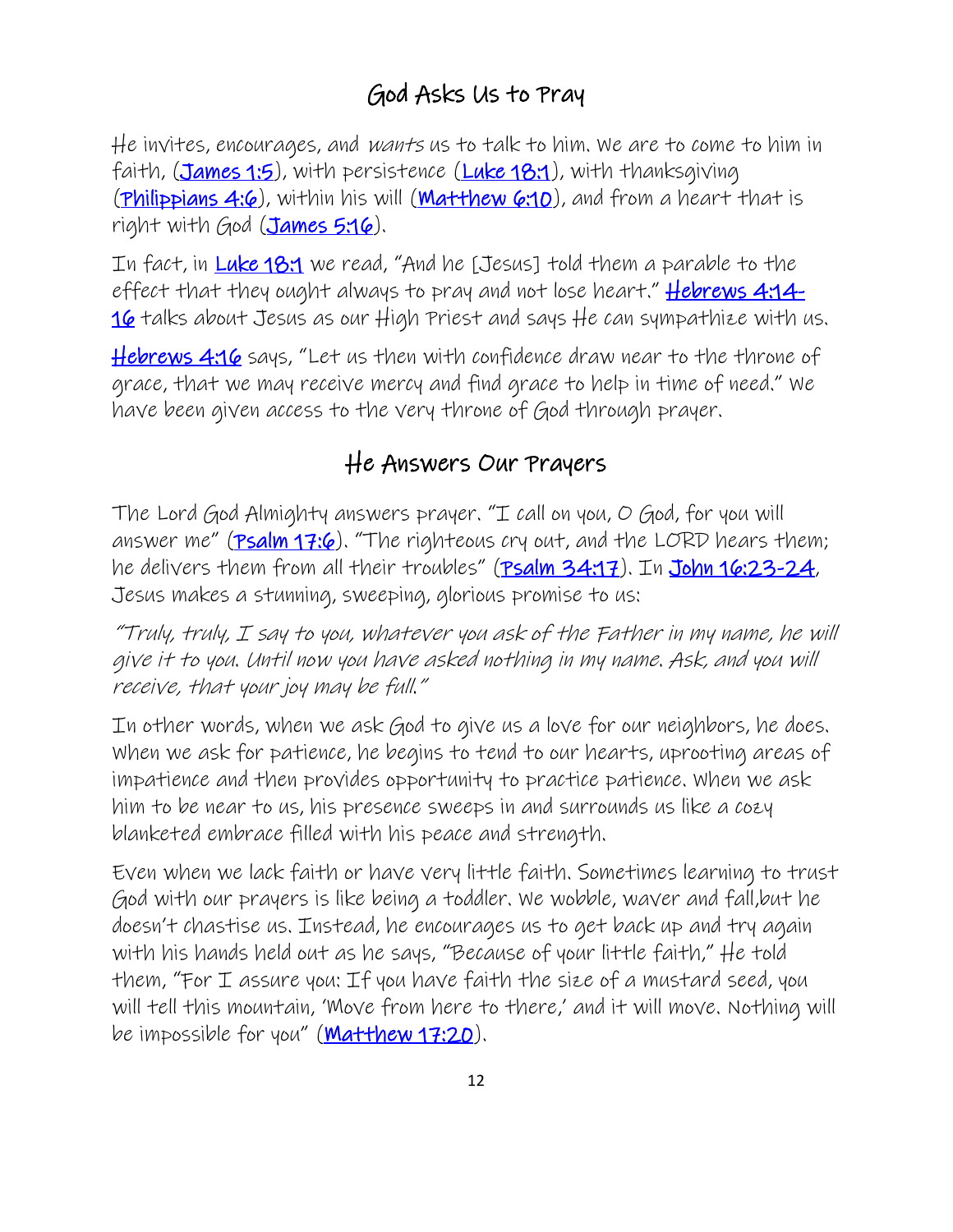## Power of Prayer and How Do I Tap into It?

The power of prayer isn't in the person praying. It's not a magic formula. It isn't keywords. It is an open heart, humble and filled with awe of who our mighty God is. Rather, the power resides in the God who is being prayed to.

[1 John 5:14-15](http://www.christianity.com/bible/bible.php?ver=niv&q=1+john+5%3a14-15) tells us, "This is the confidence we have in approaching God: that if we ask anything according to his will, he hears us. And if we know that he hears us — whatever we ask — we know that we have what we asked of him."

In fact, Jesus rebukes those who pray using repetitions or those who pray in public to seek attention or those who don't have the right heart, "And when you pray, do not keep on babbling like pagans, for they think they will be heard because of their many words. Do not be like them, for your Father knows what you need before you ask him" ([Matthew 6:7-8\)](http://www.christianity.com/bible/bible.php?ver=niv&q=matthew+6%3a7-8).

[Psalm 107:28-30](http://www.christianity.com/bible/bible.php?ver=niv&q=psalms+107%3a28-30) reminds us, "Then they cried out to the LORD in their trouble, and he brought them out of their distress. He stilled the storm to a whisper; the waves of the sea were hushed. They were glad when it grew calm, and he quided them to their desired haven." There is power in prayer!